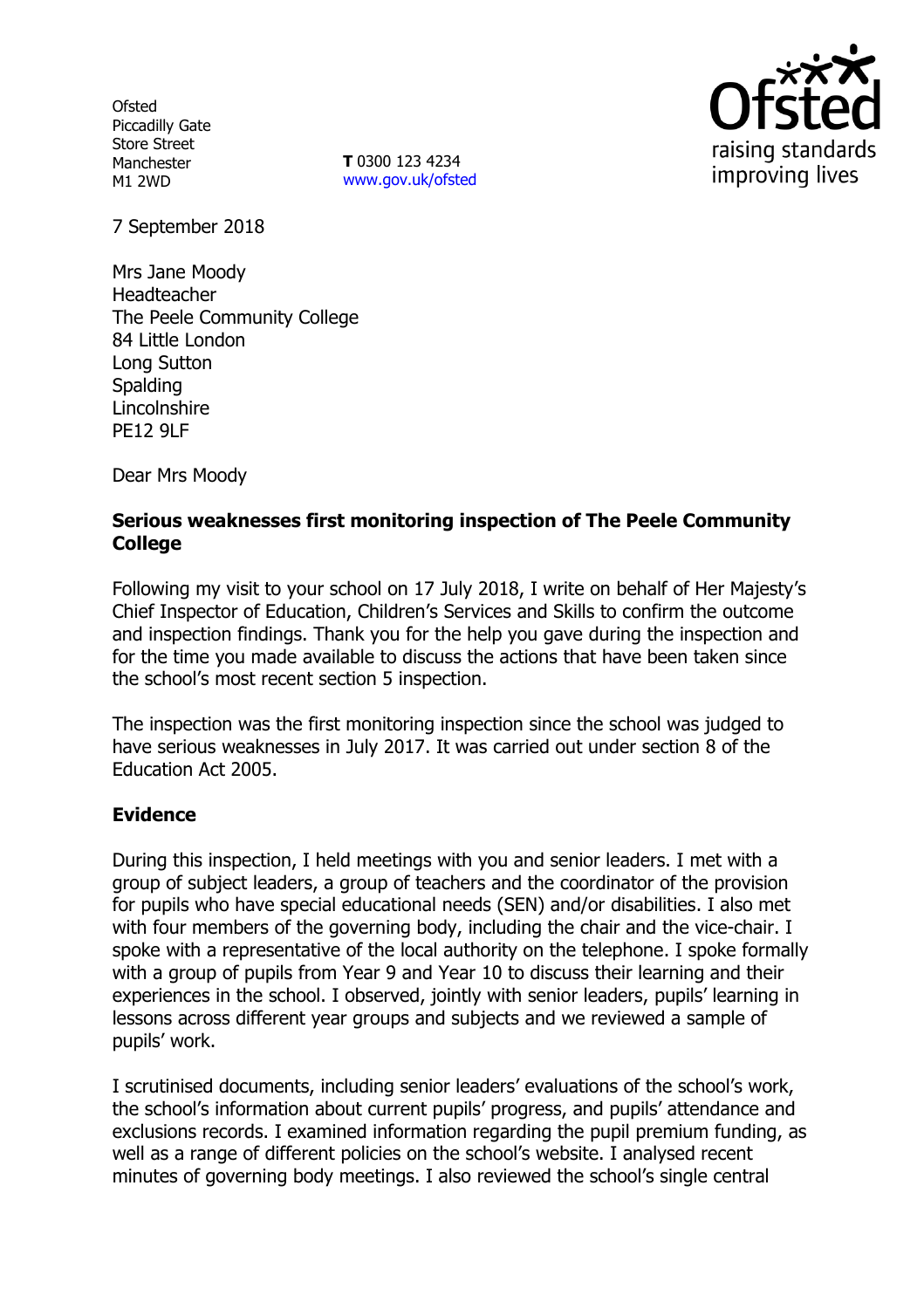

record and the system for recruiting staff, including some staff personnel files. The local authority's statement of action and the school's improvement plan were evaluated.

# **Context**

Since the previous inspection, one of the deputy headteachers continued as acting headteacher until the end of August 2017. At that point, you took up your position as headteacher, having worked in the school for the previous two years as the head of science. You have assigned precise roles and responsibilities to members of the existing leadership team, so lines of accountability are clearer and more transparent.

At a middle leadership level, new heads of English and mathematics were appointed in September 2017, along with an acting head of science. At this point, although the school was fully staffed, some of the teachers were not trained or were temporary appointments. While recruiting specialist staff has remained a concern for you throughout the year, you are confident that the school will be fully staffed in September 2018, with an increased proportion of permanent, qualified teachers.

You have spent a considerable amount of time planning a reorganisation of the staffing structure this year, with confirmed changes due to take effect in September 2018. In some areas, such as the senior leadership team, positions will be lost, with one deputy and one assistant headteacher leaving the school at the end of the academic year. In other areas of the school, there will be changes to staff roles and responsibilities, and additional appointments made to improve the capacity of the school's inclusion team.

Significant changes have taken place within the school's governing body. Following the last inspection in July 2017, the chair and the vice-chair of the governing body both resigned their positions. These roles were officially filled in October 2017. A new clerk to the governing body, with experience of the role, was appointed in January 2018. Thanks to concerted efforts by the governing body, an additional six members have been recruited during the year, leading to a strengthening of skills within the group.

Formal discussions regarding the school's possible conversion to an academy are ongoing between the governing body, a potential sponsor and the Department for Education. As yet, no official date has been set for when this may take place.

### **The quality of leadership and management at the school**

You have created a positive and collaborative culture in school. Through honest and open communication with you, staff feel able to voice their opinions and share their concerns with you more readily than previously. A comprehensive programme of meetings and staff briefings ensures that all staff are aware of developments taking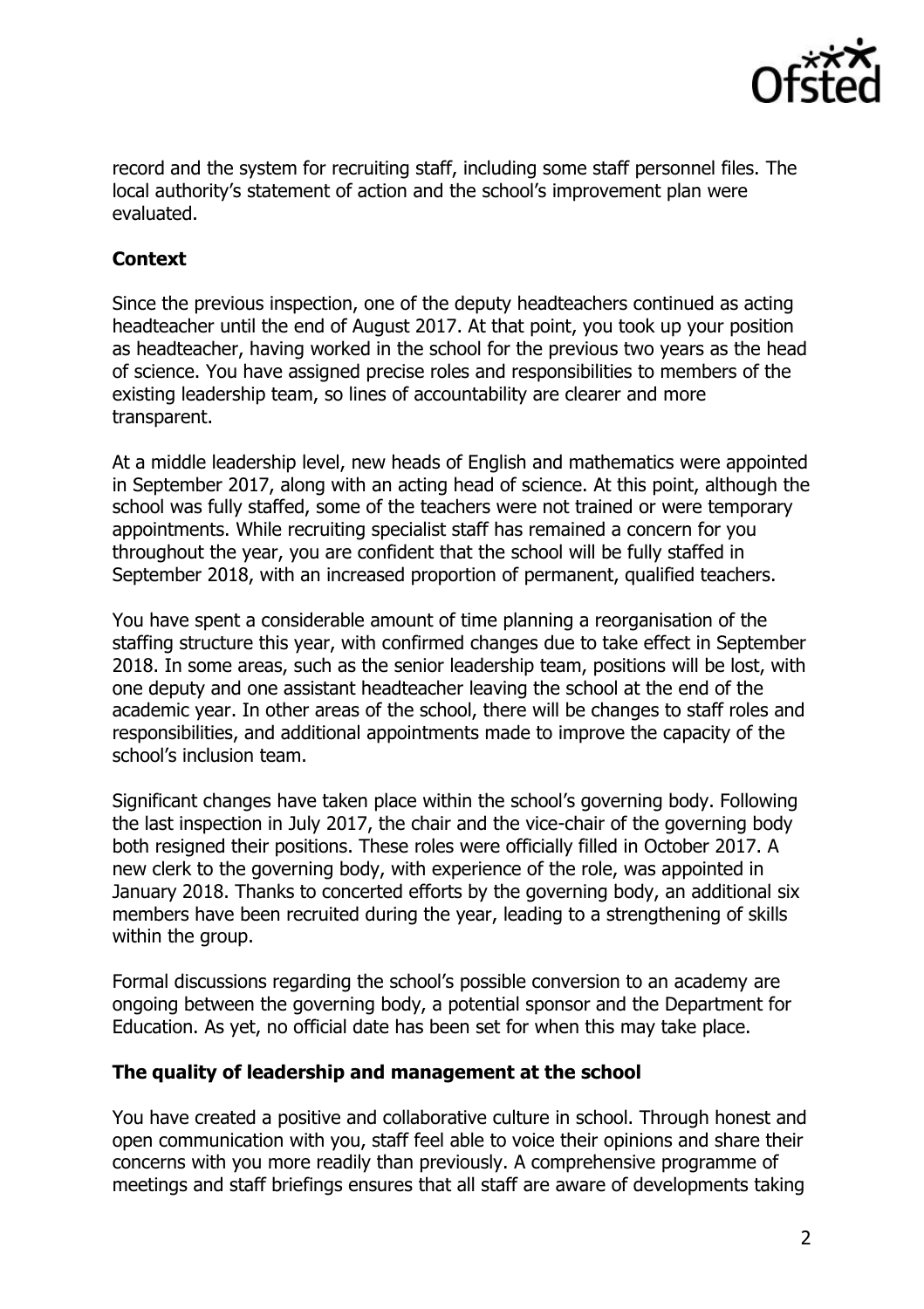

place in school and understand the contributions they can make.

The school's improvement plan is closely aligned to the areas for improvement identified in the previous inspection report, with some additional aspects also included. You regularly review the plan with leaders and governors to closely track and precisely measure the impact of each priority. Leaders have a detailed understanding of the school's strengths and weaknesses. However, they are over generous in their evaluation, since many of the areas for improvement are either in their early stages and yet to show positive impact, or there has been no action taken to address them.

You have secured subject-specialist leaders in almost all areas of the school. These leaders are more involved in decision-making processes than previously and they feel trusted to carry out their jobs, although they know whom to turn to for support if necessary. In a similar way, teachers are more involved in setting their own performance targets. However, leaders recognise that these lines of accountability need to be much more rigorously monitored.

Subject leaders devise detailed departmental development plans. These are beginning to inform the whole-school improvement plan, although this increased coherence is still in its early stages. Subject leaders carry out well-planned, quality assurance processes, including lesson observations and scrutinies of pupils' books. They are also becoming more skilled in analysing information about pupils' attainment and progress and planning support for those pupils who are underachieving. However, these strategies are not yet effective in bringing about significant improvements in pupils' outcomes. For example, progress for pupils currently in Year 11 is predicted to be weaker than in 2017, particularly in English.

The previous inspection recommended that a review of governance be carried out. This has not taken place, mainly because of the potential academisation process; however, governors have not been complacent. They are beginning to play a more visible role in school life. Individual governors have recently established links with different areas of the school's work, for example, safeguarding, although these links are yet to have tangible impact. The new chair and vice-chair of the governing body have sought guidance from the local authority and additional advice from an external adviser. They have worked closely with the headteacher and have a shared vision for bringing about improvements within the school. The six new governors are helping to secure a wider range of expertise, and the governing body is providing more informed support and challenge to leaders, holding them to account more thoroughly for their actions. However, governors still require additional training, for example, regarding how to interpret pupils' outcomes.

While leaders have carried out a review of the use of the pupil premium funding, as recommended at the previous inspection, they have not urgently acted on the advice to ensure that disadvantaged pupils' achievement is monitored more closely. Leaders have not devised a successful strategy to improve disadvantaged pupils'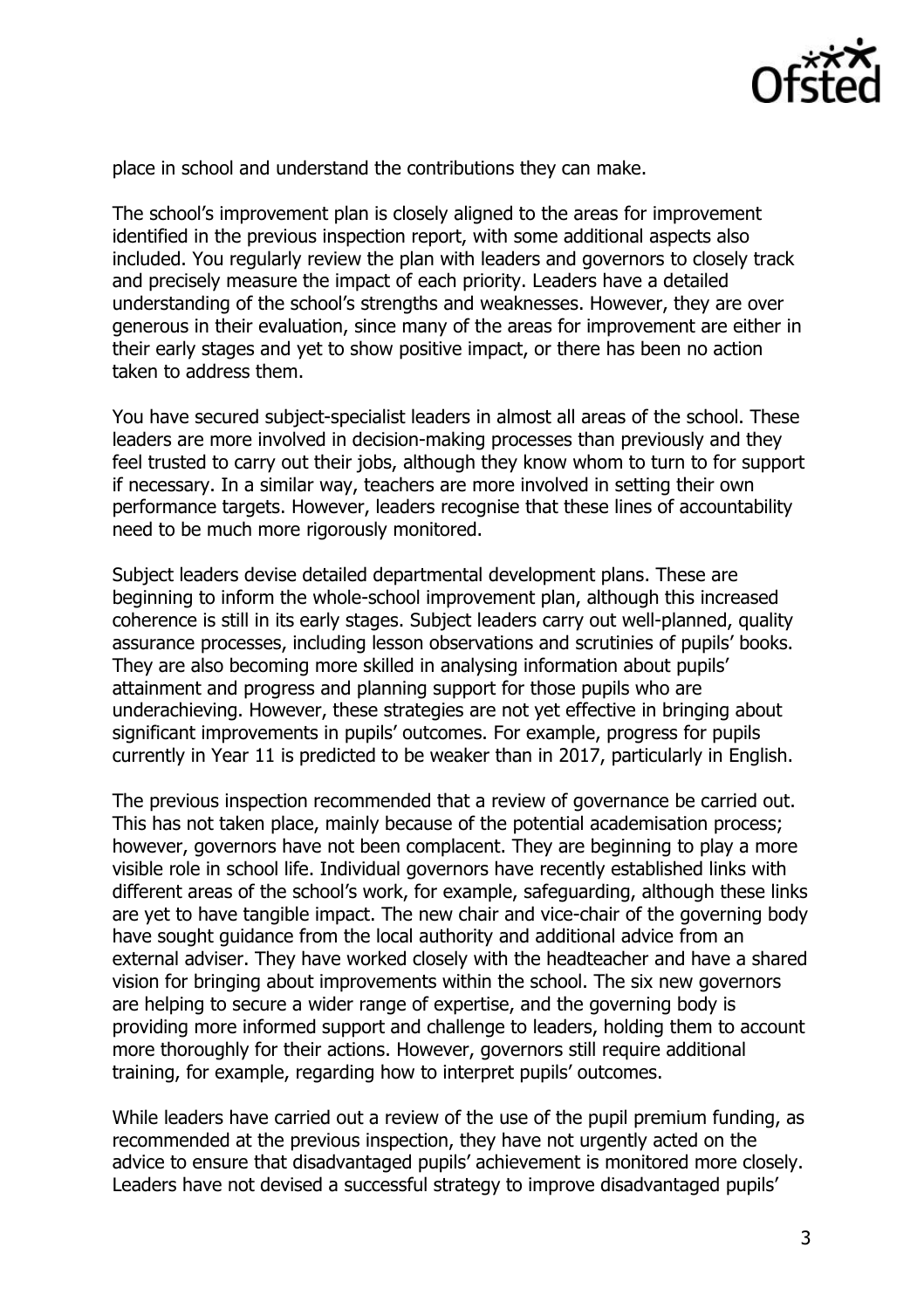

outcomes, and nor have they ensured that additional funding for these pupils has been accounted for appropriately. Strategies in place to support these pupils have not been rigorously reviewed and evaluated. As a result, the gaps between disadvantaged pupils' outcomes and those of other pupils are as wide now as they were in 2017. Disadvantaged pupils are more likely to be excluded, and they do not attend well compared with other pupils. Given that disadvantaged pupils account for more than one third of pupils in the school, leaders have failed to take effective action as far as this significant group of pupils is concerned.

Leaders have made sure that all the appropriate recruitment checks on staff are carried out. However, they have not ensured that they record these checks as thoroughly as they should. Leaders began to rectify this issue during the on-site monitoring inspection. Safer recruitment processes are now more secure. Similarly, leaders have not made sure that the school's safeguarding policy is reviewed and updated annually, in line with statutory guidance.

Leaders have introduced more rigour into the collection and analysis of pupils' outcomes. 'Raising attainment' meetings take place between heads of year and subject leaders to identify those pupils who require additional support. The coordinator for the provision for pupils who have SEN and/or disabilities has been more strategic in his deployment of teaching assistants to support these pupils more closely. However, leaders recognise that the impact of this additional support has been variable and has not been thoroughly evaluated.

Teachers do not use pupil information consistently well to plan activities to meet pupils' needs. Not all subject areas moderate pupils' work to ensure that the assessment levels they record are accurate. Some teachers admitted that they do not feel confident in interpreting pupils' progress information. Meanwhile, pupils whom I spoke with said that some teachers do not share their target grades with them. Leaders have not ensured that teachers are making use of pupil information effectively to improve pupils' outcomes.

Leaders have focused their efforts to improve the quality of teaching on training teachers to have high expectations of pupils and stretching and challenging them in their learning. Teachers are encouraged to take risks in their lessons, so they engage pupils more readily in their learning. I observed learning where, for example, the teacher used effective questioning to elicit strong responses from pupils. In pupils' books, there was evidence of some pupils being encouraged to answer more difficult tasks. However, teachers do not maintain consistently high expectations of the pupils. According to the pupils I spoke with, while they do feel challenged in some of their lessons, some teachers 'do not mind if they don't work hard'. Leaders have not maintained a consistent focus on ensuring that teachers persist with these approaches.

Leaders have recently introduced a revised marking, assessment and feedback policy. Pupils said that teachers do not apply the policy consistently; in some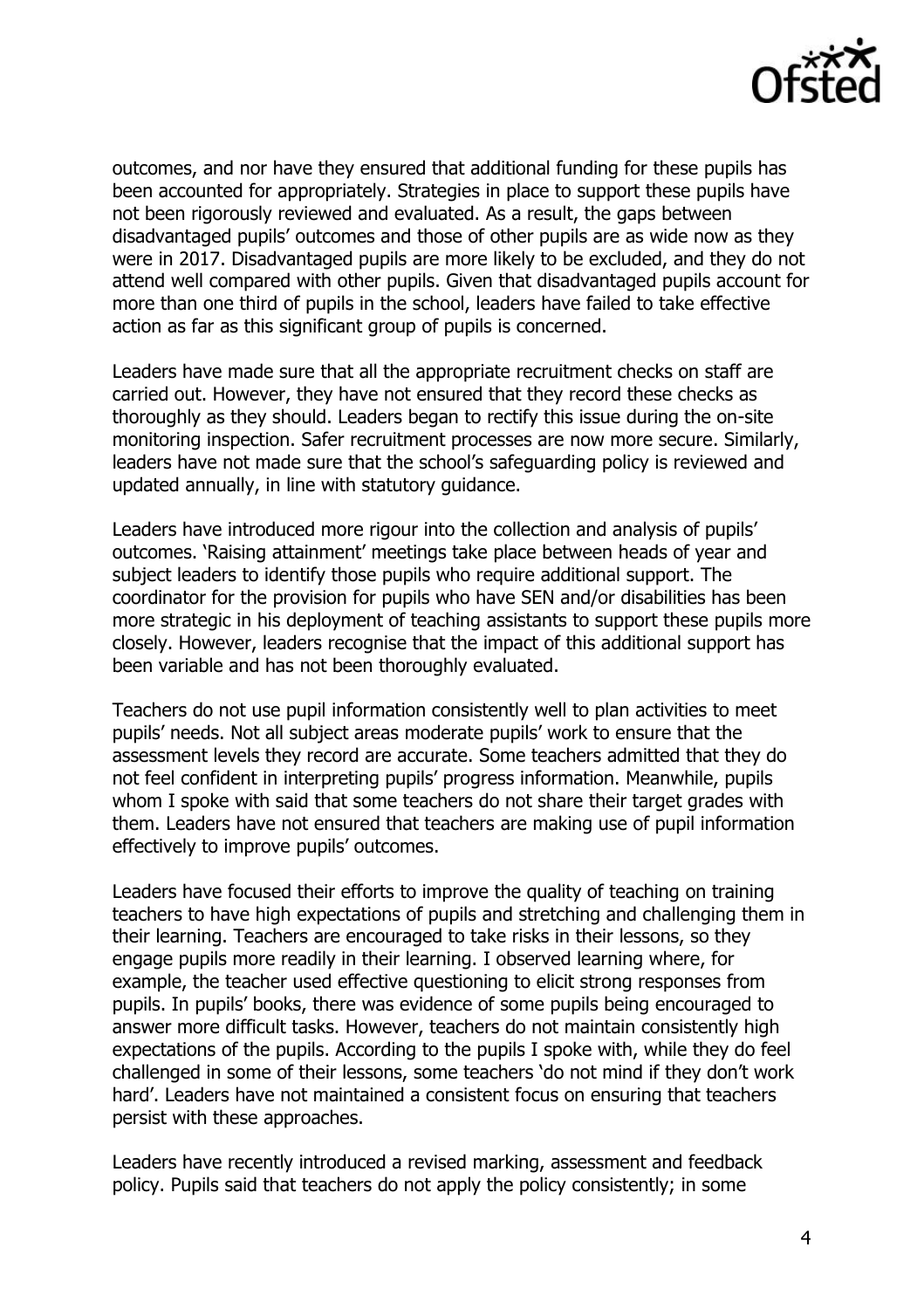

subjects they know how to improve their work, while in others they are unclear. A review of pupils' books confirmed this to be the case. As a result, teachers' feedback is not having a sustained impact on pupils' progress.

Pupils and staff have strong relationships. Both pupils and staff are confident that the behaviour of pupils has improved since the previous inspection. Pupils said that staff apply the behaviour policy consistently and they all understand the rewards system and any consequences of their actions. I did not observe any poor behaviour during the inspection. However, where pupils were identified as off task during lessons, this was due to weak teaching that did not match pupils' needs or inspire them to learn.

While the school's overall attendance is higher than last year, it is still below the national average in 2017. Pupils who have SEN and/or disabilities and disadvantaged pupils do not attend school as well as other pupils. Their attendance has declined compared with the school's information in 2017. These two groups of pupils are also more likely to be persistently absent. Leaders have not taken effective action to bring about sustained improvements in the attendance of these pupils.

The school's online system for monitoring and tracking pupils is cumbersome. Leaders are not able to use it effectively to produce information, for example, to analyse sharply pupils' attendance. As a result, while leaders have implemented some strategies to support specific pupils and can track improvements for individuals, they are not able to identify patterns of attendance of specific groups of pupils reliably and bring about positive changes.

Since the school's last inspection, you have continued to receive support from the local authority. Strategy meetings take place every half term, when leaders are held to account for the progress being made towards meeting the areas for improvement identified in the inspection report, as well as for current pupils' outcomes.

You have sought and gained support from other organisations. Closer links with the Lincolnshire Teaching School Alliance and the Greater Peterborough Teaching School Alliance have allowed staff to access a range of effective training opportunities. For example, a number of teachers are enrolled on national professional qualifications for school leadership. Staff said that they value these chances to extend their professional development, improve their practice and share their learning with others.

As headteacher new to your role, you have found informal help from a local headteacher in a successful school to be of use. Alongside this, staff benefit from attending valuable network meetings in the locality. These meetings give subject leaders the chance to reflect on their own practice and review, for example, departmental resources and schemes of work. You are also working more closely with local schools to provide pupils who have additional behavioural needs with an